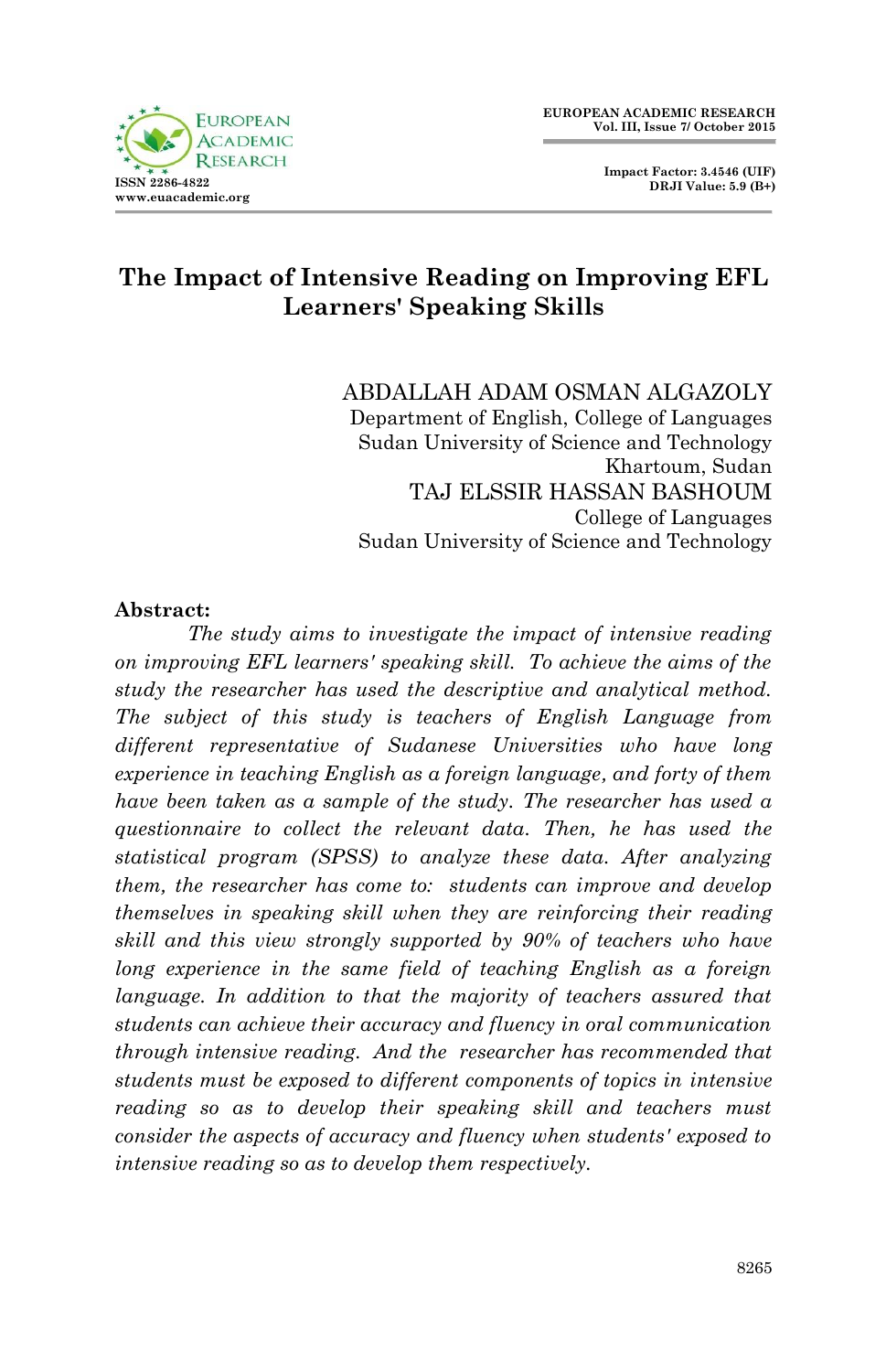**Key words:** intensive reading, Speaking skills, vocabulary knowledge**,** fluency, accuracy

# **1. INTRODUCTION**

Language is a formal system of signs governed by grammatical rules of combination to communicate meaning. This definition stresses the fact that human languages can be described as closed structural systems consisting of rules that relate particular signs to particular meanings (Bloomfield, 1914). So, one can say that Language is basically speech. It is universal among human beings who use it for carrying out various activities of life. In addition to that Language acquisition without reading is so difficult, because reading is a good way of comprehension. A good reader is able to understand sentences and structures of a written text and transfer them into oral communication. Students through reading can develop in both fluency and accuracy of expression in their speaking skill. Davies and Pearse (2000) stress the importance of communication as: "Real success in English teaching and learning is when the learners can actually communicate in English inside and outside the classroom.

## **2. SPEAKING**

Speaking is how to interact the process of constructing meaning that involves producing and receiving and processing information. As stressed by (Brown, 1994; Burns & Joyce, 1997). This form and meaning of speaking are dependent on the context in which it occurs; it's including the participants themselves, their collective experiences, the physical environment, and the purposes for speaking. It is often spontaneous, open-ended, and evolving However, speech is not always unpredictable.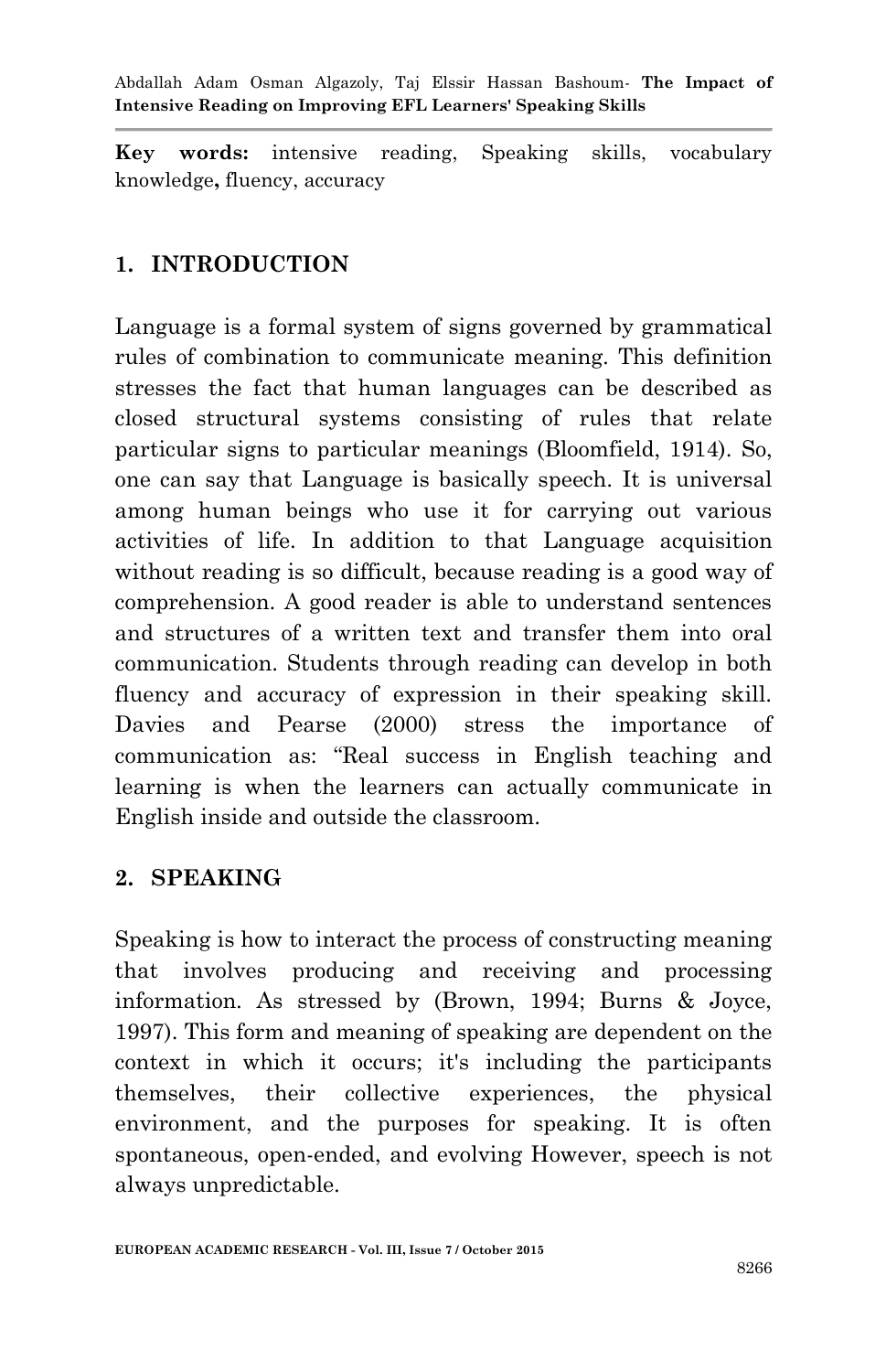Speaking can help students to develop their vocabulary and grammar and then improving their writing skill. With speaking, learners can express their personal feeling, opinions or ideas; tell stories; inform or explain; request; converse and discuss, i.e. through speaking, people can display the different functions of language. Speaking is very important outside classroom as well. Many companies and organizations look for people who speak English very well for the purpose of communicating with other people. So, speakers of foreign languages have more opportunities to get jobs in such companies. Baker and Westrup (2003: 05) support that "a student who can speak English well may have greater chance for further education, of finding employment and gaining promotion."

Nowadays, along with the strengthening position of English as a language for international communication, the teaching of speaking skill has become increasingly important in the English as a second or foreign language (ESL/EFL) context. The teaching of speaking skill is also important due to the large number of students who want to study English in order to be able to use English for communicative purposes. In recent teaching context, a lot of attention has been paid to design activities which focus more on tasks that are balanced between the need to achieve fluency and accuracy. These criteria are also based upon in the assessment of the oral skills.

In the communicative approach, fluency and accuracy are of the main characteristics of this approach, and they are seen as complementary in accomplishing a given task. Although Richards and Rodgers (2001: 157) mention that "fluency and acceptable language is the primary goal: Accuracy is judged not in the abstract but in context",

Many questions have been raised about the role of accuracy in Communicative Language Theory (CLT). Hedge (2000: 61) emphasizes the importance of speaking, pointing out that "The communicative approach somehow excuses teachers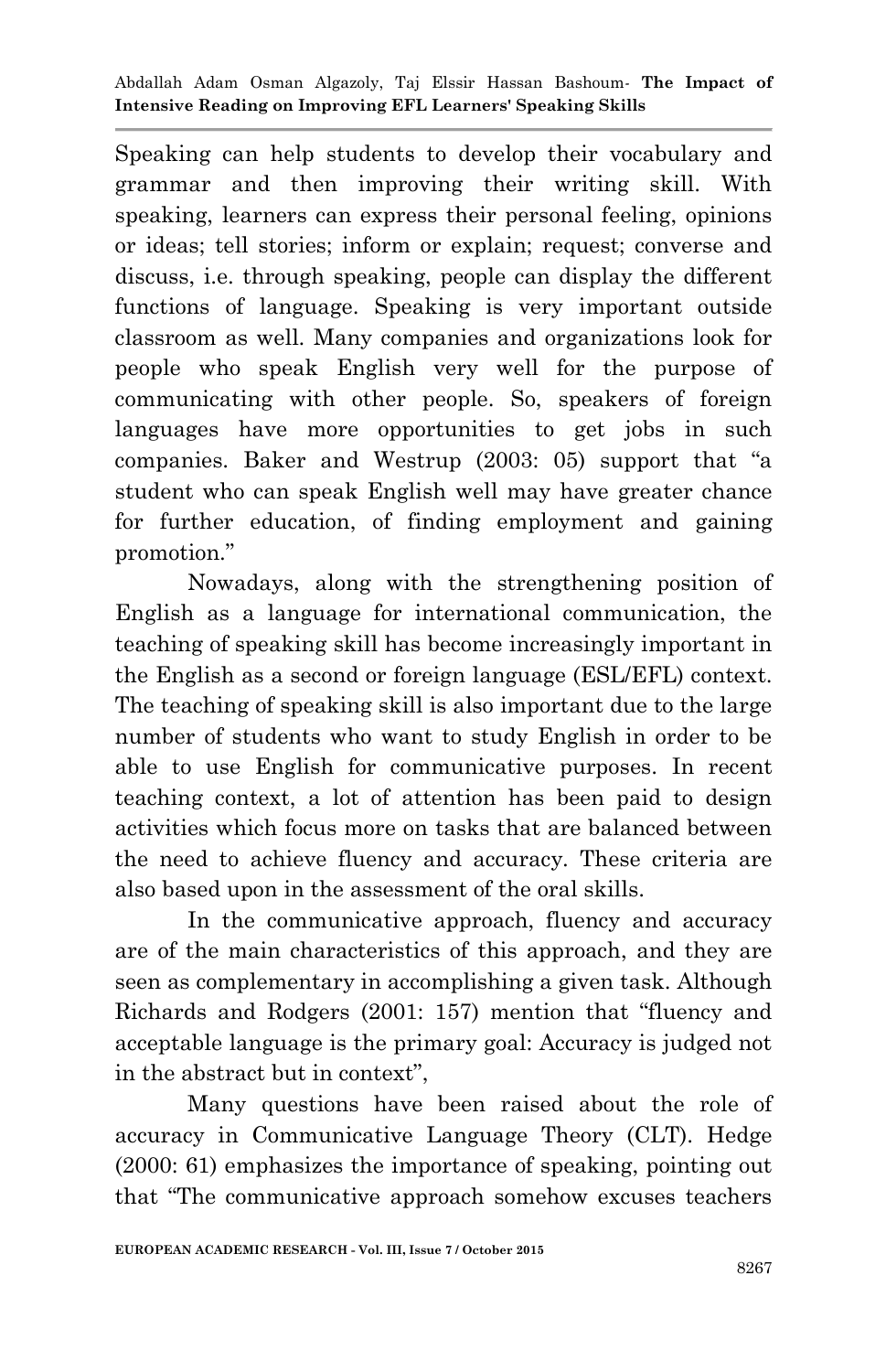and learners from a consideration of how to develop high levels of accuracy in the use of grammar, pronunciation, and vocabulary." Learners then should develop a communicative competence through classroom practice; however, simultaneously they should know how the language system works in a correct and appropriate way.

### **2.1 Fluency**

The main goal teachers wish to achieve in teaching the productive skill of speaking is oral fluency; it is the main characteristics of the speaker performance. Hughes (2002) defines fluency as the ability to express oneself in an intelligible, reasonable and accurate way without too much hesitation; otherwise the communication will break down because listeners will lose their interest. To achieve this goal, teachers then should train learners to use their personal language freely to express their own ideas and then avoid imitations of a model of some kind. Hedge Tricia (2000: 54) adds also that *"*The term fluency relates to the production and it is normally reserved for speech. It is the ability to link units of speech together with facility and without strain or inappropriate show-ness, or undue hesitation."

One can say, it is the ability to respond in a coherent way through linking the words and phrases effectively, pronounce the sounds clearly, using stress and intonation, i.e. doing all of these quickly. Hughes (2002) supports also that fluency and coherence refer to the ability to speak in a normal level of continuity, rate and effort in addition to link the ideas together in a coherent way. Speech rate and speech continuity are the key indicators of coherence.

Many of second language speakers think of fluency as the ability to speak fast, that is why they start speaking rapidly without pauses. Thornbury, (2005) argues that speed is an important factor in fluency and pausing too, because speakers need to take breath. Native speakers also need to pause from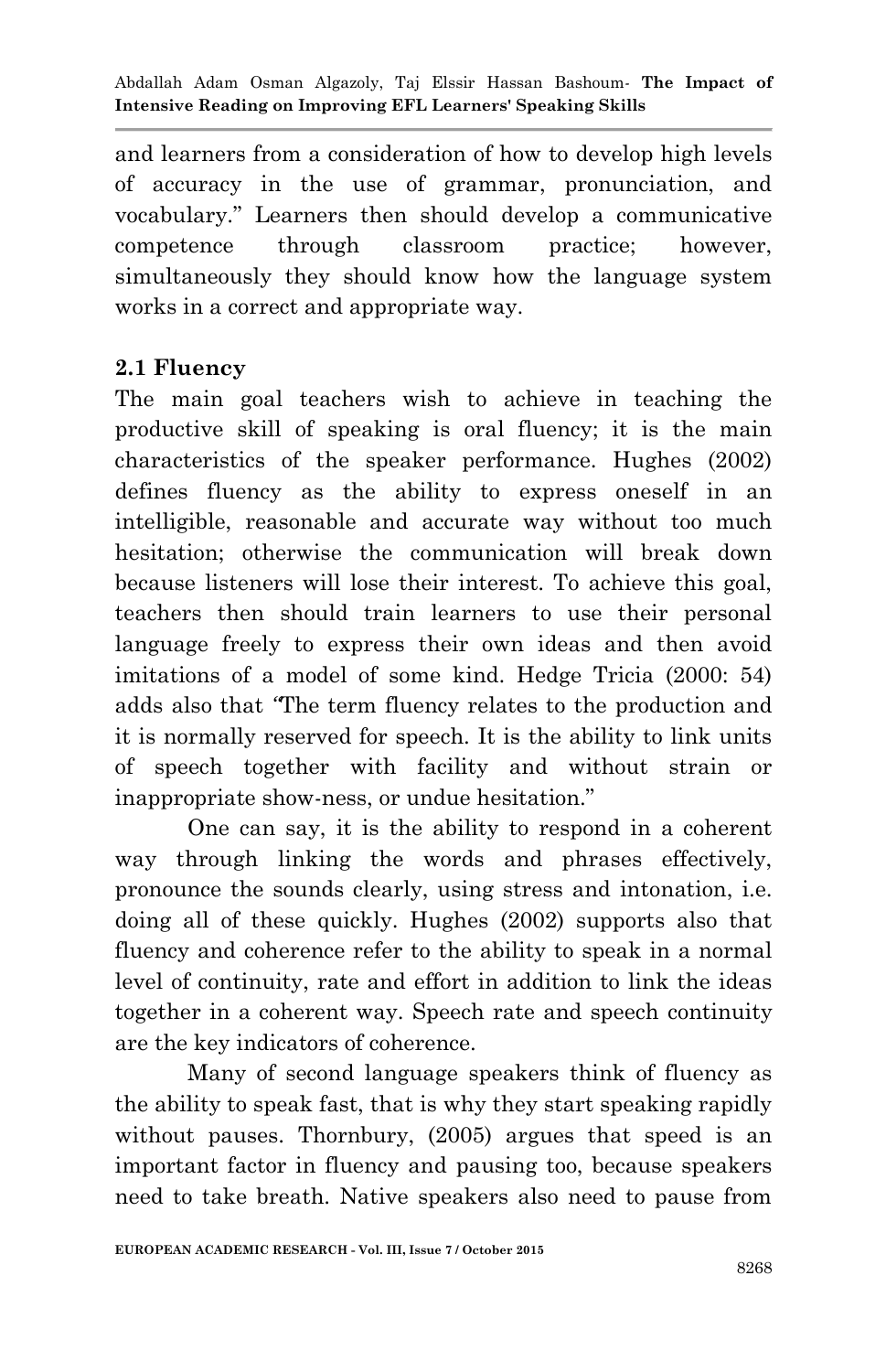time to time in order to let the interlocutors catch what they said. However, a frequent pausing is an indication that the speaker has problems of speaking. In such cases Thornbury suggests what is called "tricks" or production strategies, i.e. the ability to fill the pauses. The most common pause fillers are "uh" and "um", vagueness expressions such as "short of" and "I mean". Another device for filling the pauses is the repetition of one word when there is a pause.

#### **2.2 Accuracy**

Most second language teachers nowadays put emphasis on the term of accuracy in their teaching because learners seek more to be fluent and they forget about being accurate. Without structuring accurate speech, speakers will not be understood and their interlocutors will lose interest if they perform incorrect utterances each time. Therefore, paying attention to correctness and completeness of language form is of more importance for oral proficiency. (Skehan 1996: 23 cited in Ellis and Barkhuizen 2005: 139) define accuracy as referring *"*to how well the target language is produced in relation to the rule system of the target language.

### **3. READING**

Reading is one of the most effective ways of foreign language learning. Reading simply is the interpretation of a written message. Walter R. Hill (1979, p.4) briefly defines reading as what the reader does to get the meaning he needs from contextual resources. Reading is a fluent process of readers combining information from a text and their own background knowledge to build meaning and the goal of reading is comprehension (Nunan, 2003, p.68). The ability to read requires that the reader draw information from a text and combine it with information and expectations that the reader already has (Grabe, Stoller, 2001, p.187). Alderson J.C. (2000) states that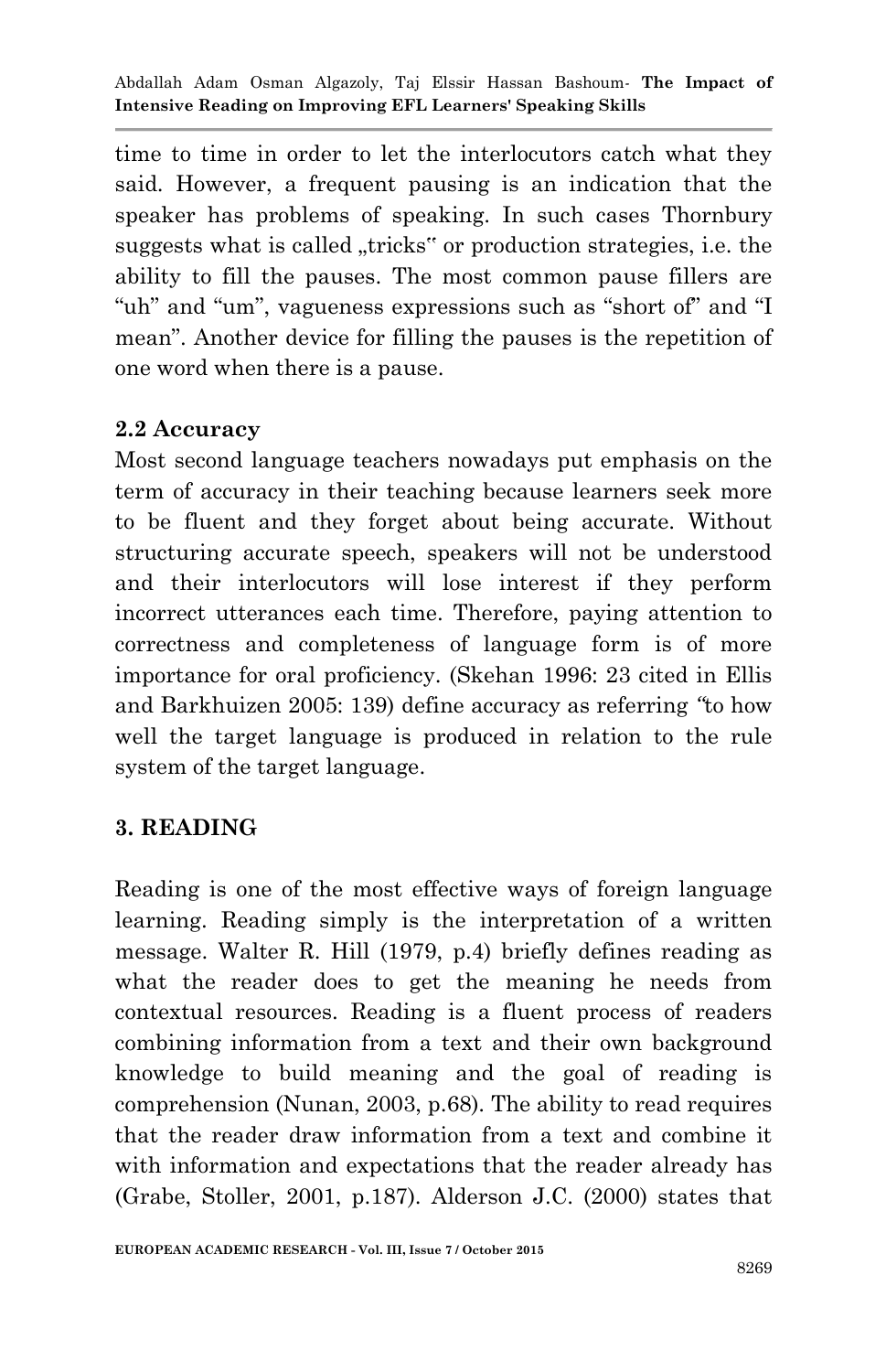reading is built from two components: word recognition and comprehension. These two components gained through reading will foster learners' language competence. Krashen and Terrell (1989, p.131) point out that reading enables learners to comprehend better which is an important factor that can develop language competence.

Hedge (2003) writes the goals of learners" in a reading process as:

- The ability to read a wide range of texts in English.
- Building knowledge of language which will facilitate reading ability.
- Building schematic knowledge.
- The ability to adapt the reading style according to reading purpose (skimming, scanning).
- Developing an awareness of the structure of written texts in English.
- Taking a critical stance to the contexts of the texts.

Reading will add to learners' conversational performance. Reading will help learners to decipher new words that they need for conversations. Through reading language learners will have vocabulary knowledge which will facilitate their speaking performance and their usage of structure in the target language will develop. These components which are required through reading are all necessary for developing speaking skills. Similarly, Williams (1984, p.13) suggests some reasons why language learners should read in a foreign language:

- Learners can have further practice in the language that they have learnt,
- Learners can practice language in order to reuse it in other skills such as speaking and writing,
- Learners can learn how to get benefit from the texts to extract the information they need,
- Learners can find enjoyment or interest through reading.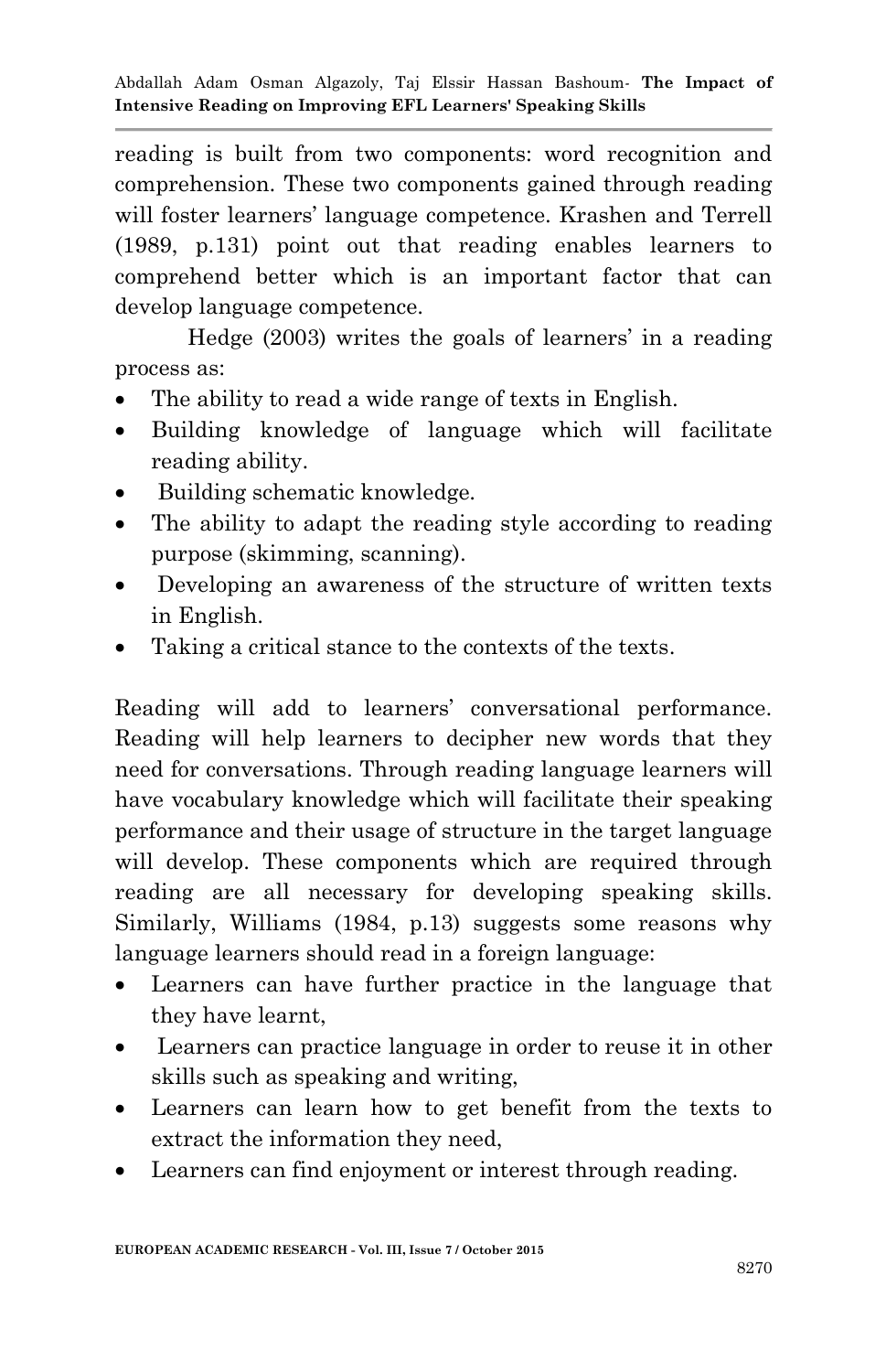Sanacore (1994, p.604), is of the opinion that encouraging learners to read will lead them guessing the meanings of words, phrases from the context, and the more they read the more they will understand the meanings of sentences and concepts. And an ongoing reading habit will enable learners understand a text easily; even they do not know meanings of some words in the text. Reading extensively will enhance their comprehension. Learners will easily comprehend in the foreign language if they advance their ability of guessing the meanings of words from context which will promote their speaking performance. Indeed, reading power relies on continuous improvement in vocabulary knowledge that provides oral communication and gives students self-confidence to practice English. The importance of word knowledge, which facilitates speaking skills, has been a major resource in the development of reading skills. Therefore fostering improvement in word knowledge through wide reading has the potential for fostering improvement in speaking skills. In addition to that intensive reading is a good classroom activity carried on under the guidance of the teacher. It is mainly concerned with texts and involves focusing upon new words, structures, expressions, functions, pronunciations, and on cultural insights. It is carefully guided so that thorough understanding of the content can be reflected in students' oral communication.

#### **4. AIMS OF THE STUDY**

The paper aims to identify The Impact of Intensive Reading on Improving EFL Learners' Speaking skills; in particular to investigate the two terms of fluency and accuracy which one is improve better than other in the application of intensive reading.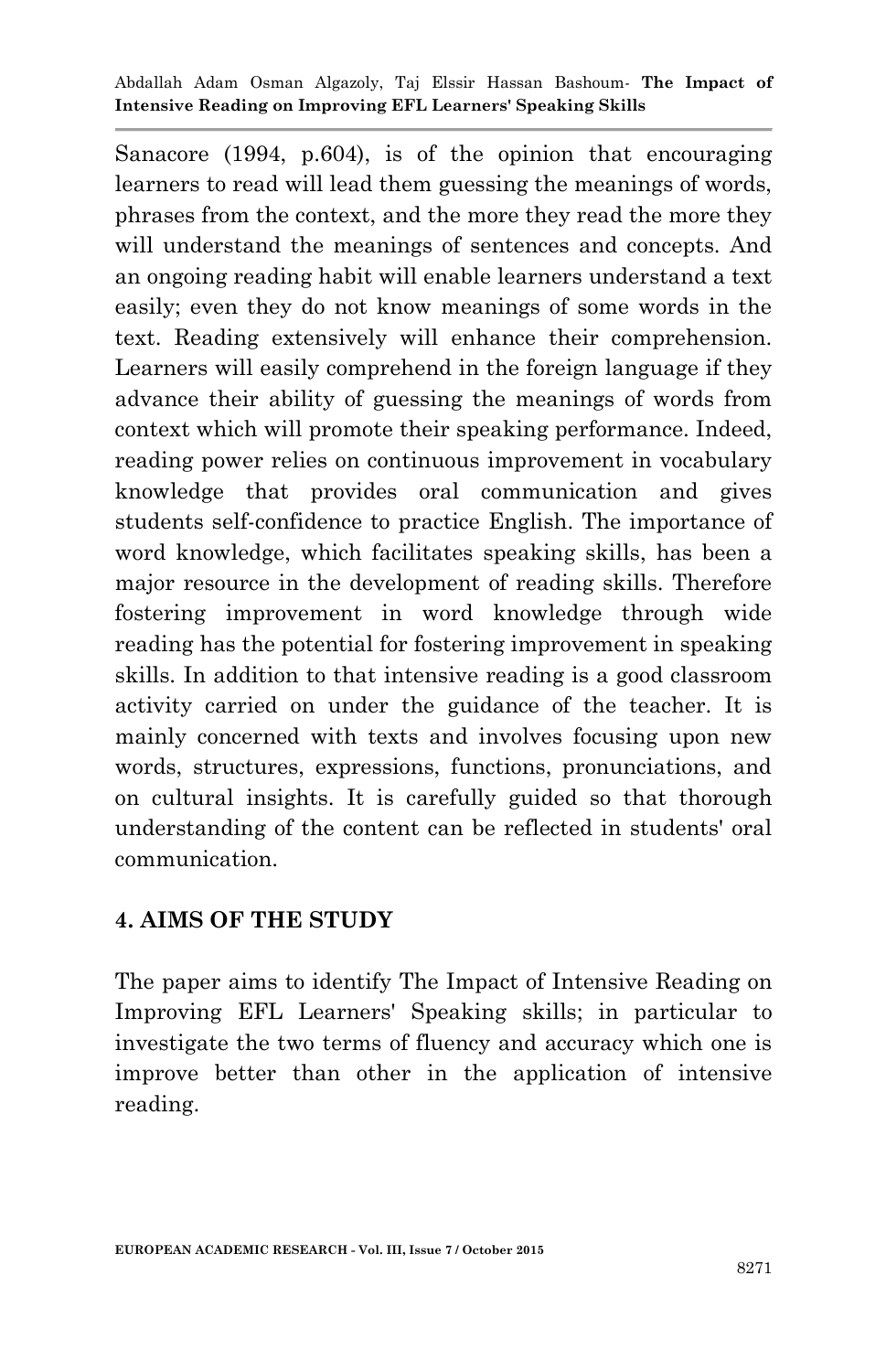# **5. OBJECTIVES OF THE STUDY**

The study aims to find out the areas of weakness and strength of students' performance in order to reinforce the strength and find solution of weakness to provide practical ways for boosting the students' self-confidence.

## **6. METHODS**

The researcher provides description of the study methodology, specifically the research tools utilized for data collection which includes the measuring instruments, the population (subjects) the procedures and the statistical analysis applied in the study. The researcher has followed the descriptive analytic method. He has used (SPSS) (statistical package social science) program to analyze the data. The study was designed to answer the following question;

**1- Which aspect of speaking improves better than others, accuracy or fluency as a result of the application of intensive reading?**

## **6.1 Subjects**

The subjects of the study have composed from teachers of English language in some representative Sudanese Universities, they have been teaching English as a foreign language at the departments of English language and linguistics for long time.

### **6.2 Sample**

Forty teachers were randomly selected from different Sudanese representative Universities. And all of them have been teaching English as a foreign language.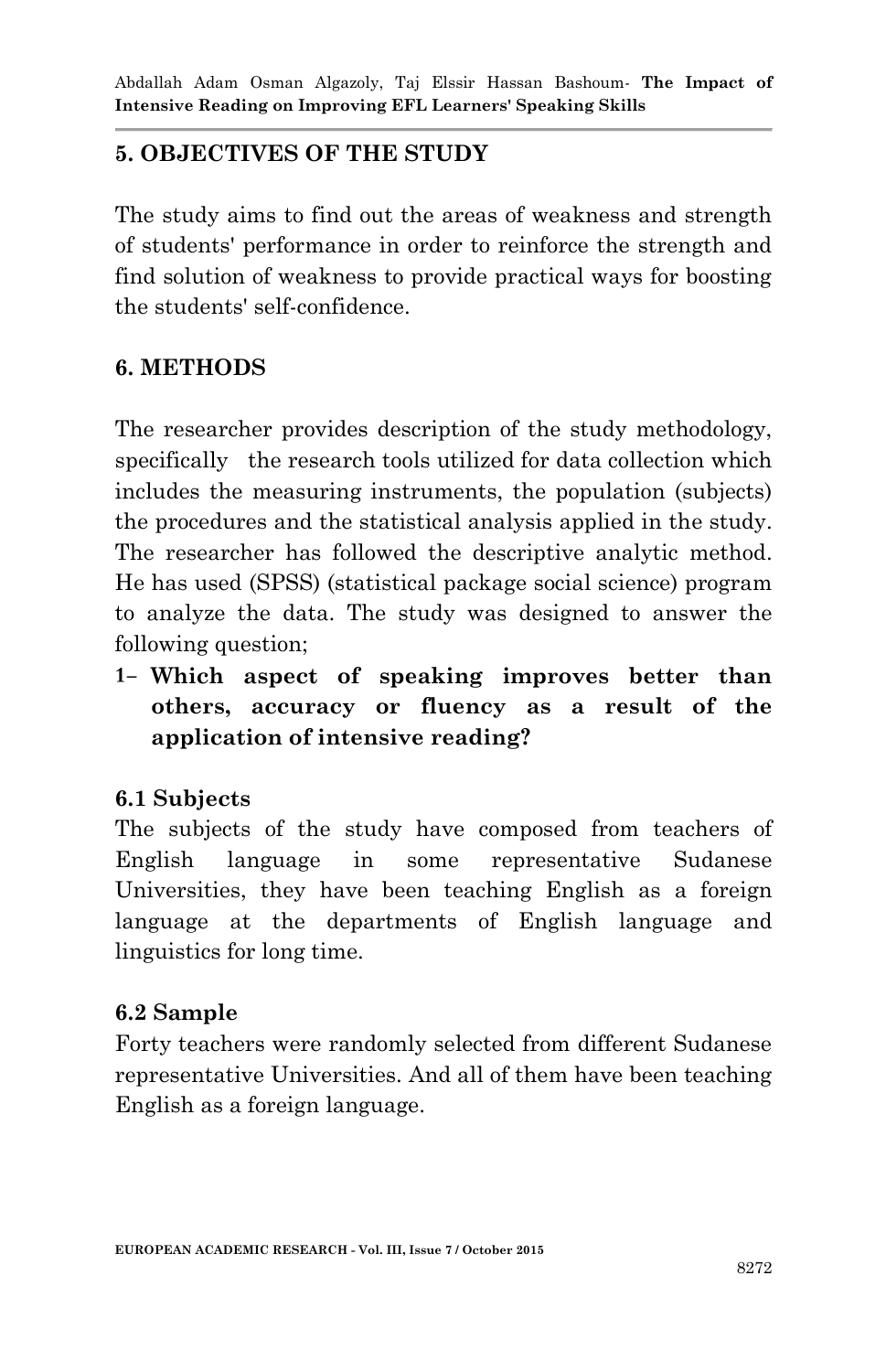### **6.3 Instruments**

The researcher has used a questionnaire as an instrument for collecting relevant data of the study. The questionnaire was designed on liker scale of five points. (Strongly Agree, Agree, Neutral, Disagree, and Strongly Disagree). Before the questionnaire could be given to the universities teachers, it was exposed to the long experienced teachers to judge it. After tryout and piloting, the questionnaire had become a valid tool to collect the relevant data**.**

## **6.4 Data Collection and Analysis**

The researcher was distributed forty questionnaires to the forty teachers by hand and he collected their questionnaires and analyzed them by using (SPSS). Then, the answers which had given to the questionnaires were descriptively analyzed and presented in the findings below.

# **6.4 Findings and Discussion**

**Variable 1**: (As students develop stronger reading skills, they further develop more speaking skills).

| Variable 1     | Frequency | Percent |
|----------------|-----------|---------|
| Strongly agree | 16        | 40.%    |
| Agree          | 20        | 50.%    |
| Neutral        | 3         | 7.5%    |
| Disagree       |           | 2.5%    |
| Total          | 40        | 100.%   |

**Table (1)**

According to the table (1) above, it shows that 16 teachers have chosen the alternative strongly agree which represent 40% and 20 of them have responded agree which represent 50% while 3 teachers have chosen the alternative neutral which represent 7.5% whereas 1 teacher had chosen disagree which represent 2.5%. From the explanation above 36 teachers have responded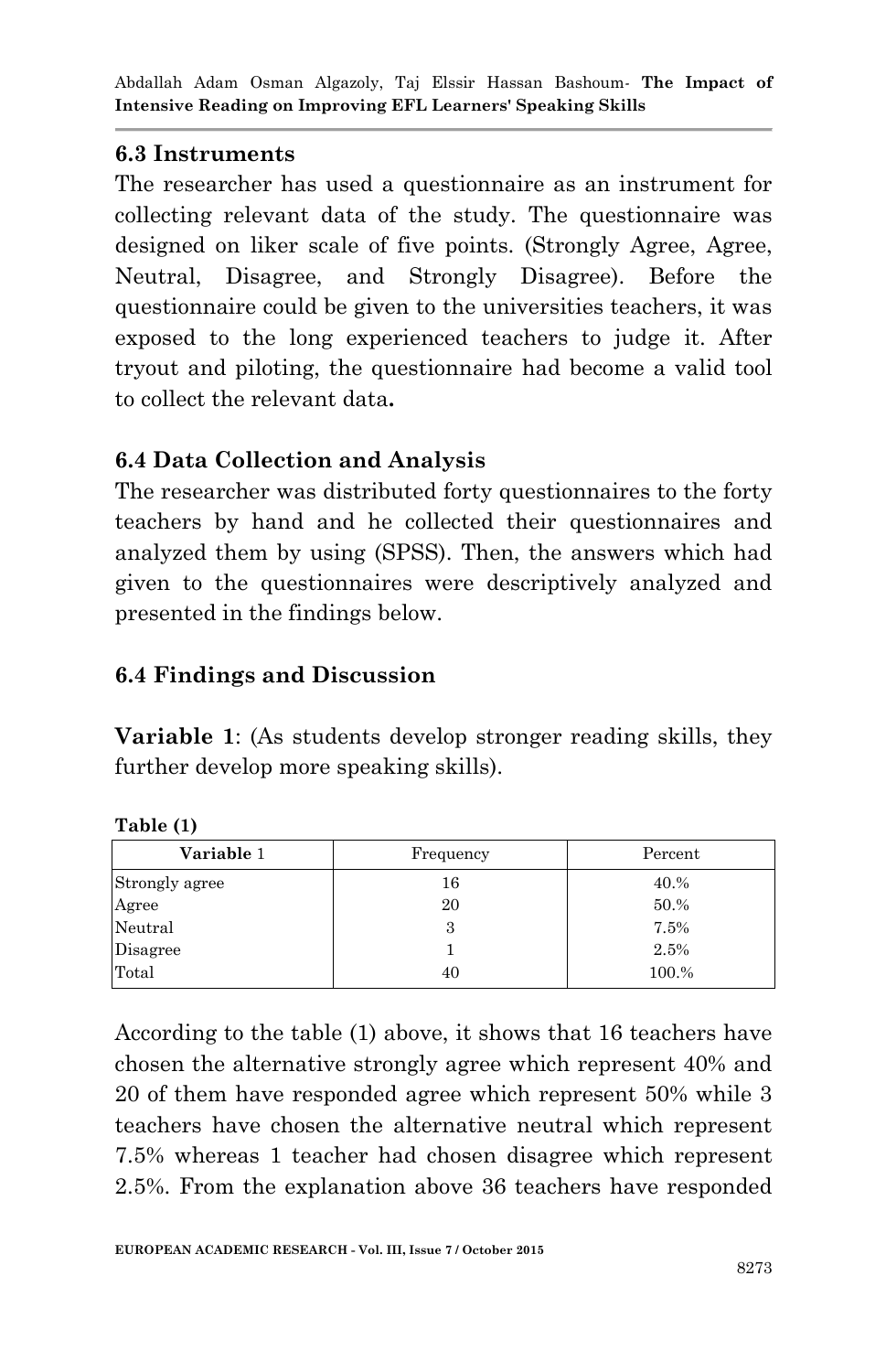the alternative strongly agree and agree which represent 90% from the whole sample. From these interpretations I can able to say that students can improve and developing themselves in speaking skill when they are developing and improving their reading skill and this view strongly supported by 90% of the teachers who have long experience in the same field of teaching English as a foreign language.

**Variable 2:** (In intensive reading, the learners' accuracy can be achieved in oral communication).

| $100101 -$     |           |         |
|----------------|-----------|---------|
| Variable 2     | Frequency | Percent |
| Strongly agree | 15        | 37.5%   |
| Agree          | 15        | 37.5%   |
| Neutral        | 8         | 20.%    |
| Disagree       | 2         | 5.%     |
| Total          | 40        | 100.%   |

**Table (2)**

From the table (2) above the answers of teachers like this; 15 teachers have chosen the alternative strongly agree it means 37.5% and 15 teachers selected agree which represent 37.5% while 8 teachers neutral it means 20% and 2 of them disagree which represent 5%. from the explanation above 30 teachers have chosen strongly agree and agree which represent 75% from the whole sample. So, I can say that the variable is strongly supported by the majority of teachers this means that students can achieve their accuracy in oral communication through intensive reading. And this is assured by: (Nunan, 2003). (Harmer, 2001) note down that from the communicative point of view, speaking has many different aspects including two major categories – accuracy, involving the correct use of vocabulary, grammar and pronunciation practiced through controlled and guided activities; and, fluency, considered to be "the ability to keep going when speaking spontaneously". Bygate (1991) also emphasizes knowledge of the language, and skill in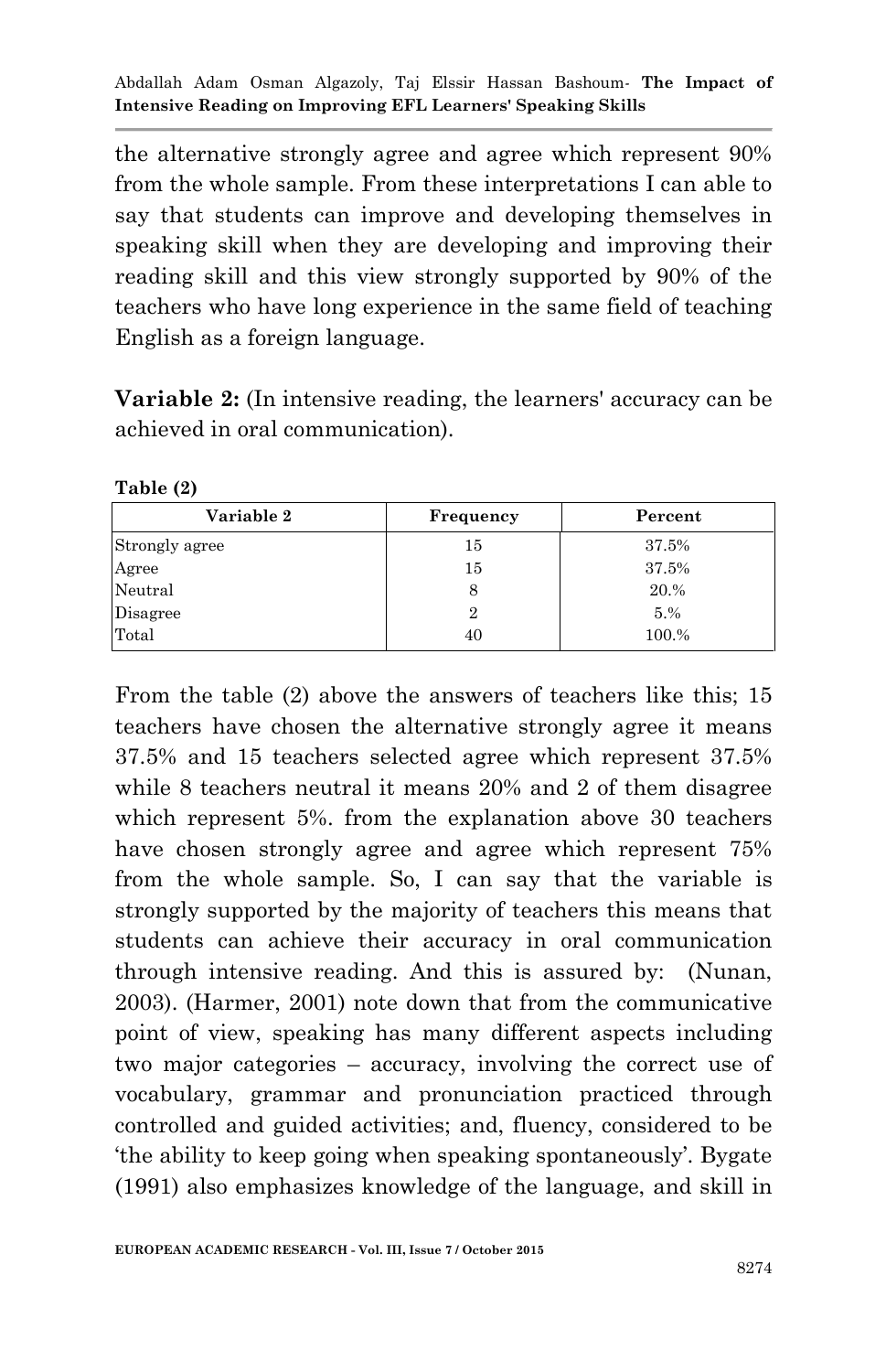using this knowledge for an effective communication. Language knowledge and skill in using it are considered two fundamental elements of an effective communication.

**Variable 3:** (Teachers give little attention to intensive reading therefore; students are weak in speaking skill).

**Table (3)**

| Variable 3     | Frequency | Percent |
|----------------|-----------|---------|
| Strongly agree | 18        | 45.%    |
| Agree          | 15        | 37.5%   |
| Neutral        | 6         | 15.%    |
| Disagree       |           | 2.5%    |
| Total          | 40        | 100.%   |

According to the table (3) above the teachers indicate that 18 teachers have responded the alternative strongly agree which represent 45% and 15 of them have chosen agree which represent 37.5% while 6 teachers have decided neutral it means 15% whereas only 1 teacher had chosen disagree which represent 2.5%. It is very clear that 33 teachers have chosen the alternative strongly agree and agree which represent 82.5% this means that the majority of them accepted and supported the variable which is saying" teachers give little attention to intensive reading therefore; students are weak in speaking skill". So, teachers must focus and concentrate on intensive reading so as to reinforce their students' ability in speaking skill, otherwise they will remain weak in their talking. As intensive reading is used around the world it is believed that in teaching reading comprehension intensive reading can be beneficial to expand reading comprehension (Yang, Dai, & Gao, 2012). Waring (1997) argues that intensive reading is very useful for learning vocabulary and understanding how text is organized. Stahl (2003) found that there is relationship between intensive reading activities and overall language proficiency. Some scholars believe that some students who find reading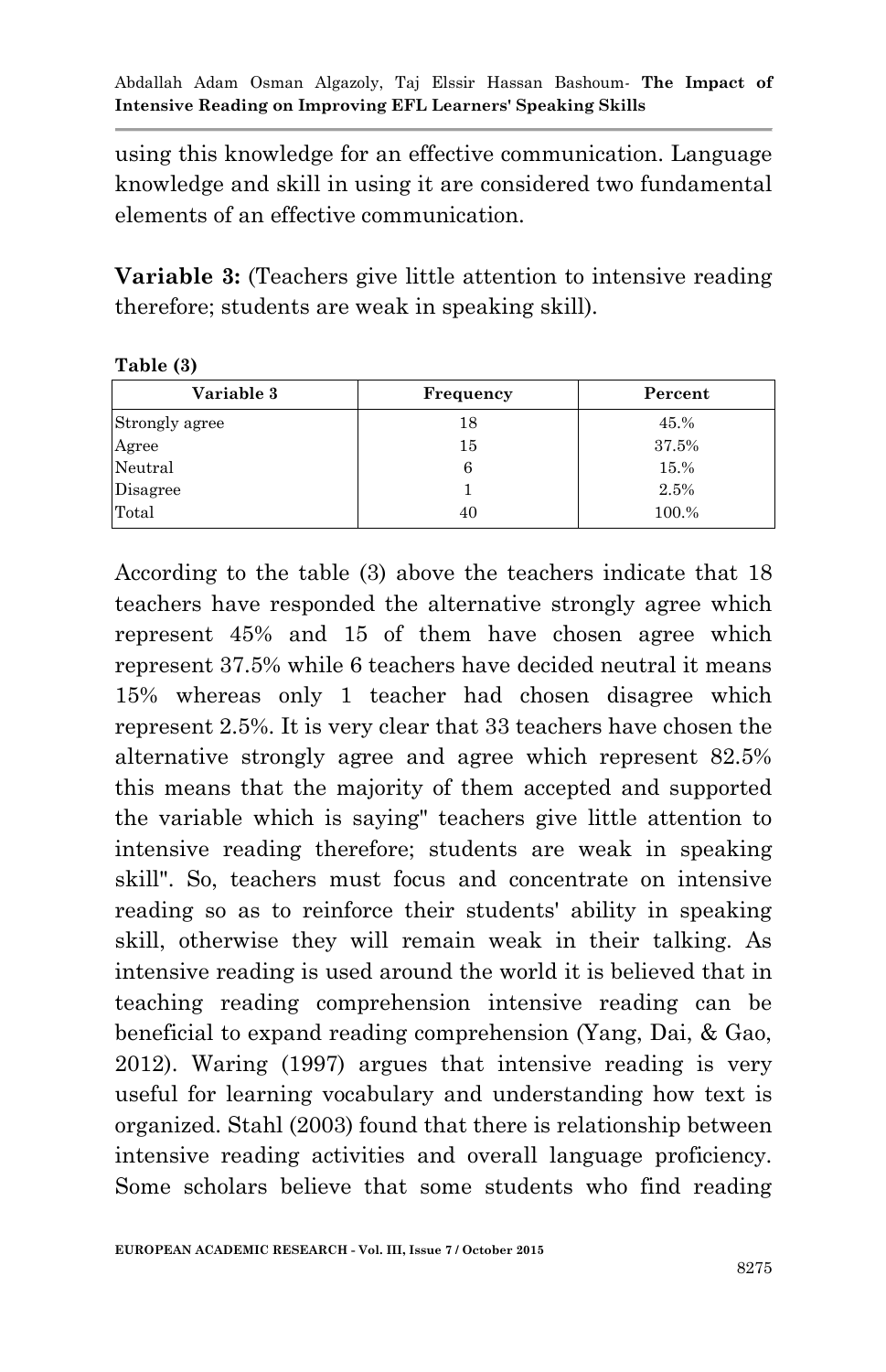difficult cannot successfully derive the meanings of words as well as those who are at higher level of vocabulary knowledge.

**Variable 4:** (Students read intensively to develop fluency in their speaking skill).

| Table (4)      |           |         |  |
|----------------|-----------|---------|--|
| Variable 4     | Frequency | Percent |  |
| Strongly agree |           | 17.5%   |  |
| Agree          | 21        | 52.5%   |  |
| Neutral        | 9         | 22.5%   |  |
| Disagree       | 3         | 7.5%    |  |
| Total          | 40        | 100.%   |  |

From the table (4) above, it shows that 7 teachers have responded the alternative strongly agree which represent 17.5% and 21 teachers have chosen agree which represent 52.5% while 9 teachers have chosen neutral which represent 22.5% whereas 3 of them have chosen disagree which represent 7.5%. So, from the above interpretation 28 teachers have responded the alternative strongly agree and agree which represent 70% from the whole sample and this means that the majority of teachers have strongly supported and accepted the variable. Therefore, students must read intensively to recognize new vocabulary, pronunciation of new words, expressions…etc. this is actually will raise their capabilities to develop and reinforce their speaking fluency.

**Variable 5:** (Students learn new vocabulary from text is crucial to enhance their speaking skill).

| Frequency | Percent |  |
|-----------|---------|--|
| 15        | 37.5%   |  |
| 19        | 47.5%   |  |
|           | 10.%    |  |
| 2         | 5.%     |  |
| 40        | 100.%   |  |
|           |         |  |

| Table (5) |  |
|-----------|--|
|-----------|--|

**EUROPEAN ACADEMIC RESEARCH - Vol. III, Issue 7 / October 2015**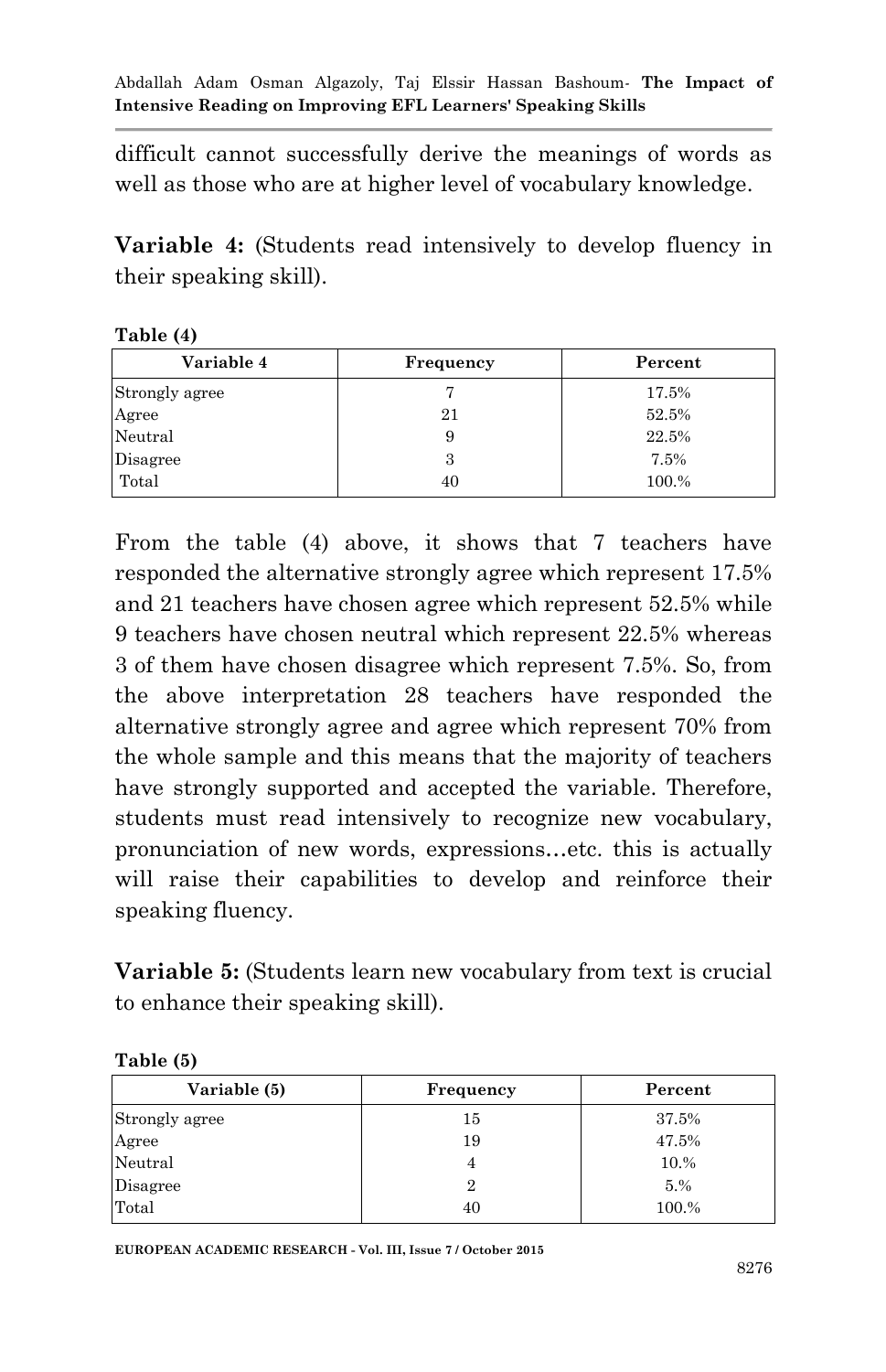The table (5) shows that 15 teachers have chosen strongly agree which represent 37.5% and 19 of them have responded agree which represent 47.5% while 4 teachers have selected neutral it means 10% whereas 2 teachers have chosen disagree. From the above explanation there are 34 teachers have responded the alternative strongly agree and agree which represent 85% and this means that the majority of them supported and accepted the variable. Therefore; students can learn new vocabulary from text to enhance their speaking skill. Because, vocabulary knowledge indispensable for effective communication. Lewis (1993, p.2) writes that learning vocabulary is the core task in second language learning and any language skills of listening, speaking, reading, writing, and translating cannot exist without vocabulary. Vocabulary understands the meaning of a word, so communication does not occur if there are no words. Therefore reading is probably the best way to learn new words. Reading results in incidental vocabulary acquisition (Lechmann, 2007). Nation supports this idea and says: "Reading has long been seen as a major source of vocabulary growth" (Nation, 1995, p.7). Most people recognize the important relationship between knowing words and reading well. Eskey, supporting this notion, states that "the relationship between reading and vocabulary is well documented and reciprocal" (Eskey, 2005, p.567). And, "in fact the relationship between vocabulary knowledge and reading comprehension is well established in the reading literature" (Dole, Sloan, Trathen, 1995, p.452). Hedge (1985, p.77) also states that through extensive reading learners advance their ability to of guessing the meanings of unknown words and phrases from clues in the context and he concludes that students who read a lot outside the classroom may increase both their comprehending the context and improving their vocabulary which are essential elements to advance speaking skills. Students' performance in speaking can be raised when their teachers give them intensive reading materials from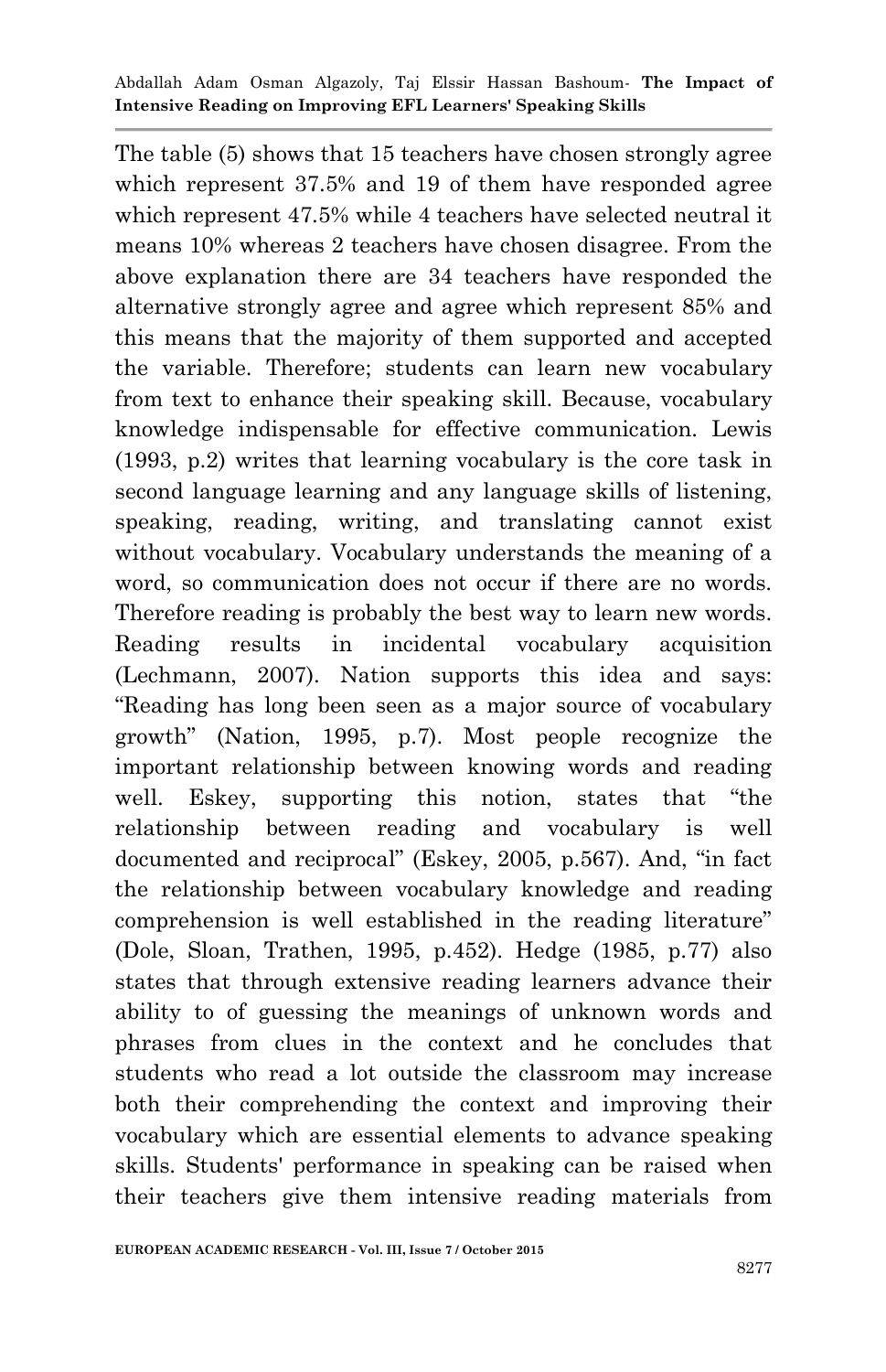different topics because these topics enable them to recognize different things and enlarge their repertoire which reflected in their speaking skill. And this point of view strongly supported and accepted by Koizumi (2005).

### **RECOMMENDATIONS**

- Students must be exposed to different components of topics in intensive reading so as to develop their speaking skill.
- Teachers must consider the aspects of accuracy and fluency when students' exposed to intensive reading so as to develop them respectively.
- Teachers must focus and concentrate on intensive reading more and more to reinforce their students' ability in speaking skill; otherwise they will remain weak in their talking. As intensive reading is used around the world it is believed that in teaching reading comprehension intensive reading can be beneficial to expand reading comprehension and it leads to good oral communication.
- Teachers must encourage students to read intensively to recognize new vocabulary, pronunciation of new words, expressions…etc. this is actually will raise their capabilities to develop and reinforce their speaking fluency.

### **REFERENCES**

- Alderson, J. C. (2000). *Assessing Reading*. Cambridge: Cambridge University.
- Brown, H.D. (1994). Teaching by principles: an interactive approach to language pedagogy. Englewood Cliffs, NJ: Prentice Hall Regents.
- Burns, A. & Joyce, H. (1997). Focus on speaking. Sydney: National Center for English Language Teaching and Research.